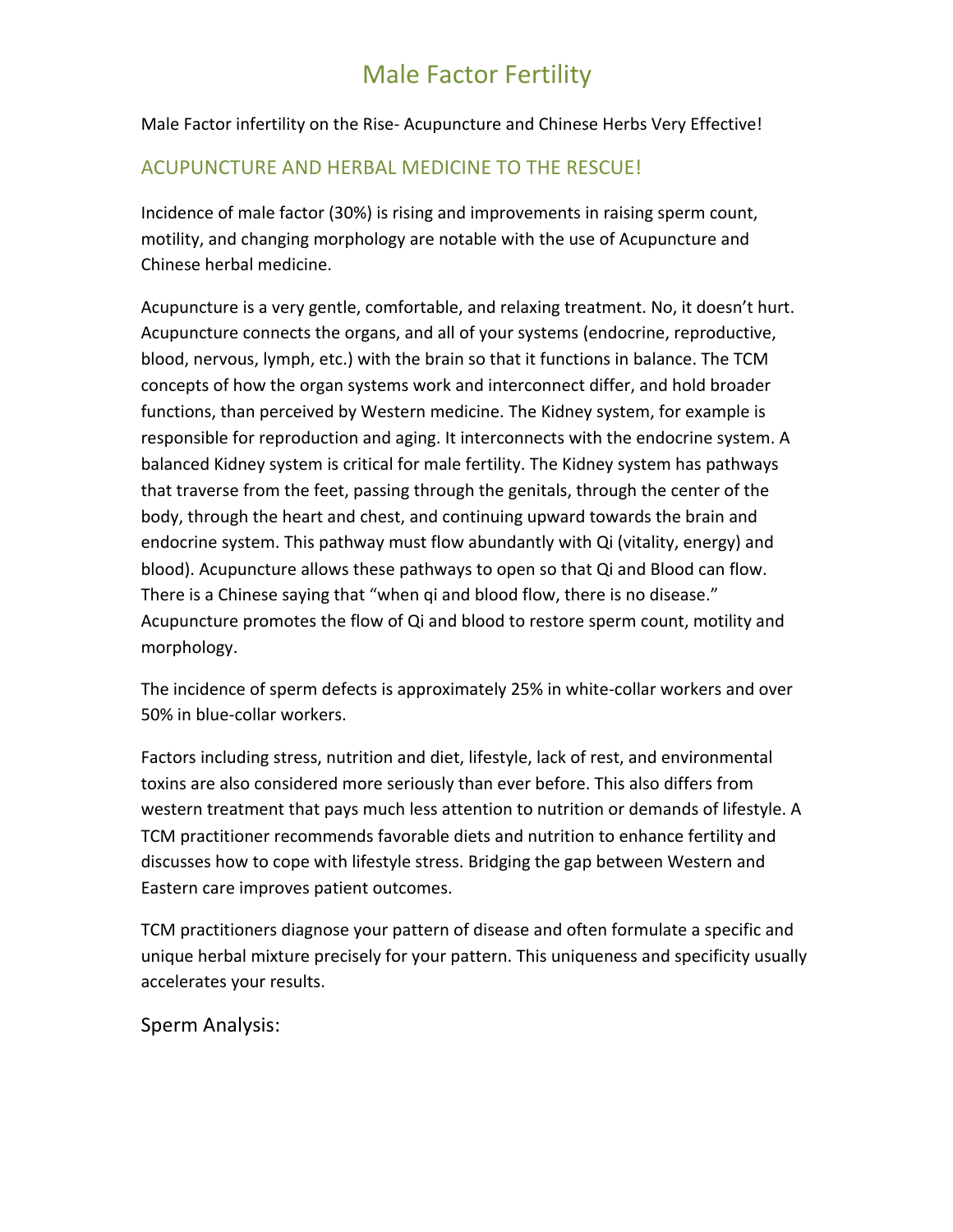A normal sperm analysis - includes volume of at least one ml:

- Count more than 20 million per ml;
- Motility more than 50% moving purposefully; and
- Form less than 50% abnormal.

#### Where are the needles placed?

Tiny, thin hair-like needles are placed in specific points on the body.

Acupuncture points for male factor are placed in the area of the low back, often with low frequency stimulation. Areas around the stomach, legs, hands and ankles are also used. Acupuncture works systematically improving blood flow to all parts of the body so it is not necessary to treat the genital area.

Traditionally for both female's and male's acupuncture has been used for patients with increased and more successful outcomes. Recent studies conducted by Diane Credenna, L. Ac., and Paul Magarelli, MD demonstrate that acupuncture in conjunction with IVF significantly increased birth outcomes, significantly decreased ectopic pregnancies and miscarriage rates demonstrating that good prognoses patients would also benefit from inclusion in acupuncture protocols. Their current studies are exploring the effects of cortisol and prolactin levels with patients undergoing IVF and acupuncture concurrently. Preliminarily their research shows that take-home baby rates are increased.

In 2002, a German study (Paulus) demonstrated significant success rate (43.5% versus 26.1% pregnancy rate) with an acupuncture protocol 25 minutes prior to IVF transfer, and immediately following IVF transfer.

Other important factors that are addressed:

- Diet and nutrition are extremely important and will be discussed with you
- Weight gain/weight loss issues
- Lifestyle factors such as overwork, excess travel, over or under exercising
- Quality and quantity of your sleep and rest
- Herbal or supplement recommendations if warranted to assist your body in becoming more balanced and as a support to nutritional deficiencies.

Traditional Chinese Medicine is multifaceted, treats the root cause of disease and focuses on imbalances within you, the whole person. If a structural problem exists, TCM cannot correct them, but has proven versatile and effective to warrant your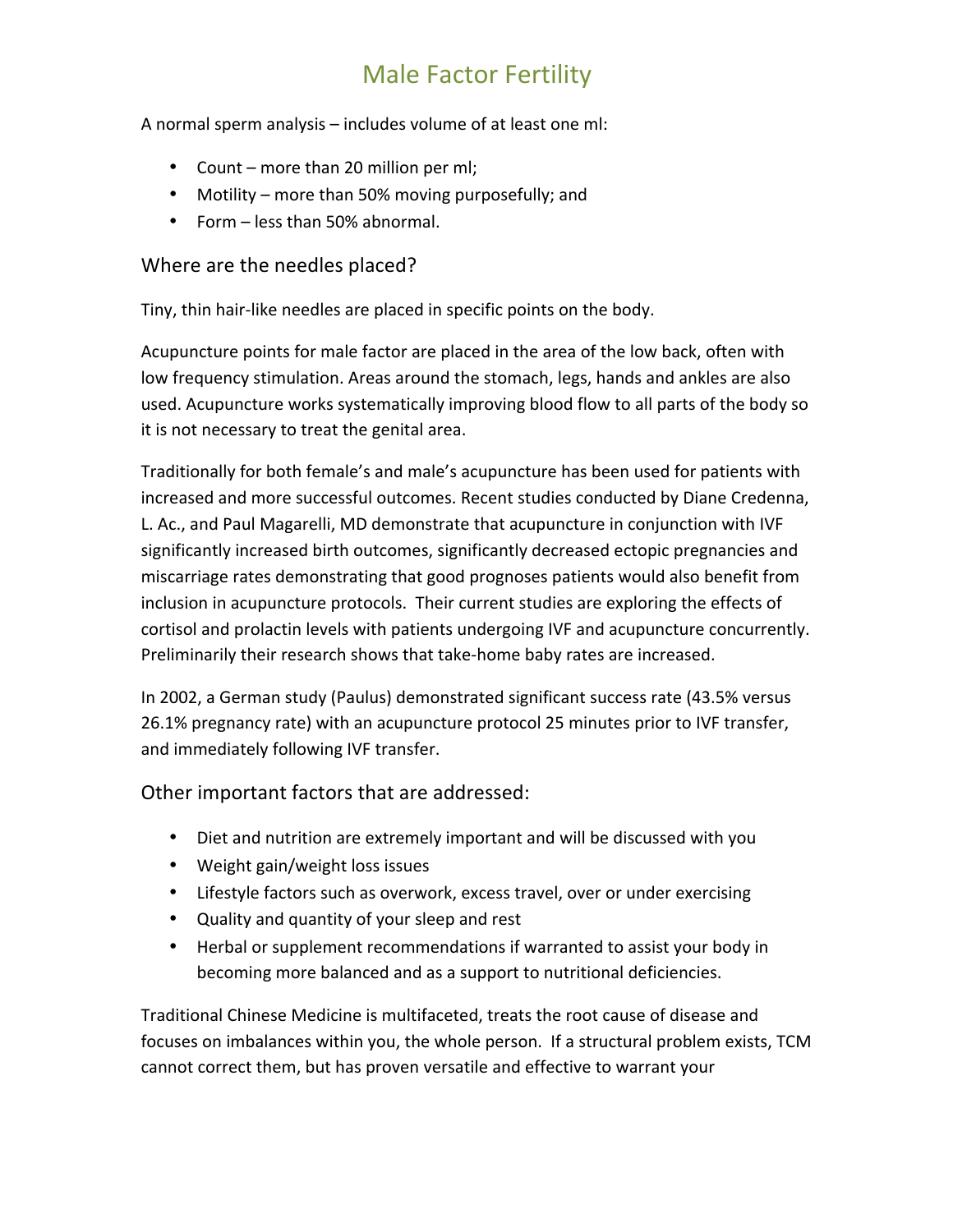consideration for all other aspects of infertility. A specific diagnosis and treatment plan is designed for you to achieve the best results.

I want to help you achieve your results and help you feel better!

On-site/home visits: I am available for acupuncture on-site (your Doctor's office) IVF transfer protocols or home visits as necessary based on schedule.

Out of area telephone consultations and treatment plans: Available by appointment to assist you in herbal diagnosis and treatment, selecting an acupuncturist, determining if acupuncture is right for your condition, second opinions, or review of any of your current Traditional Chinese Medicine protocols.

### What about male factor fertility?

Incidence of male factor (30%) is rising and improvements in increasing sperm count, motility, and changing morphology are notable with the use of acupuncture and Chinese herbal medicine.

Normal sperm analysis-includes volume of at least one ml:

- Count-more than 20 million per ml
- Motility-more than 50% moving purposefully and
- Form-less than 50% abnormal

#### Where are the needles placed?

Acupuncture is a very gentle, comfortable, and relaxing treatment. The acupuncture points used are located in the area of the low back, or legs. Areas around the stomach, hands, and ankles are used as well. Acupuncture works is chemically improving blood flow to all parts of the body so it is not necessary to treat the genital area.

#### Western Causes of male factor infertility:

- Primary testicular disease
	- $\circ$  66% unknown causes
	- -20% testicular maldescendent
	- $\circ$  -7% trauma or torsion
	- $\circ$  -5% klinefelters (abnormal testicular development)
	- o -1% chemotherapy
- Obstructive causes